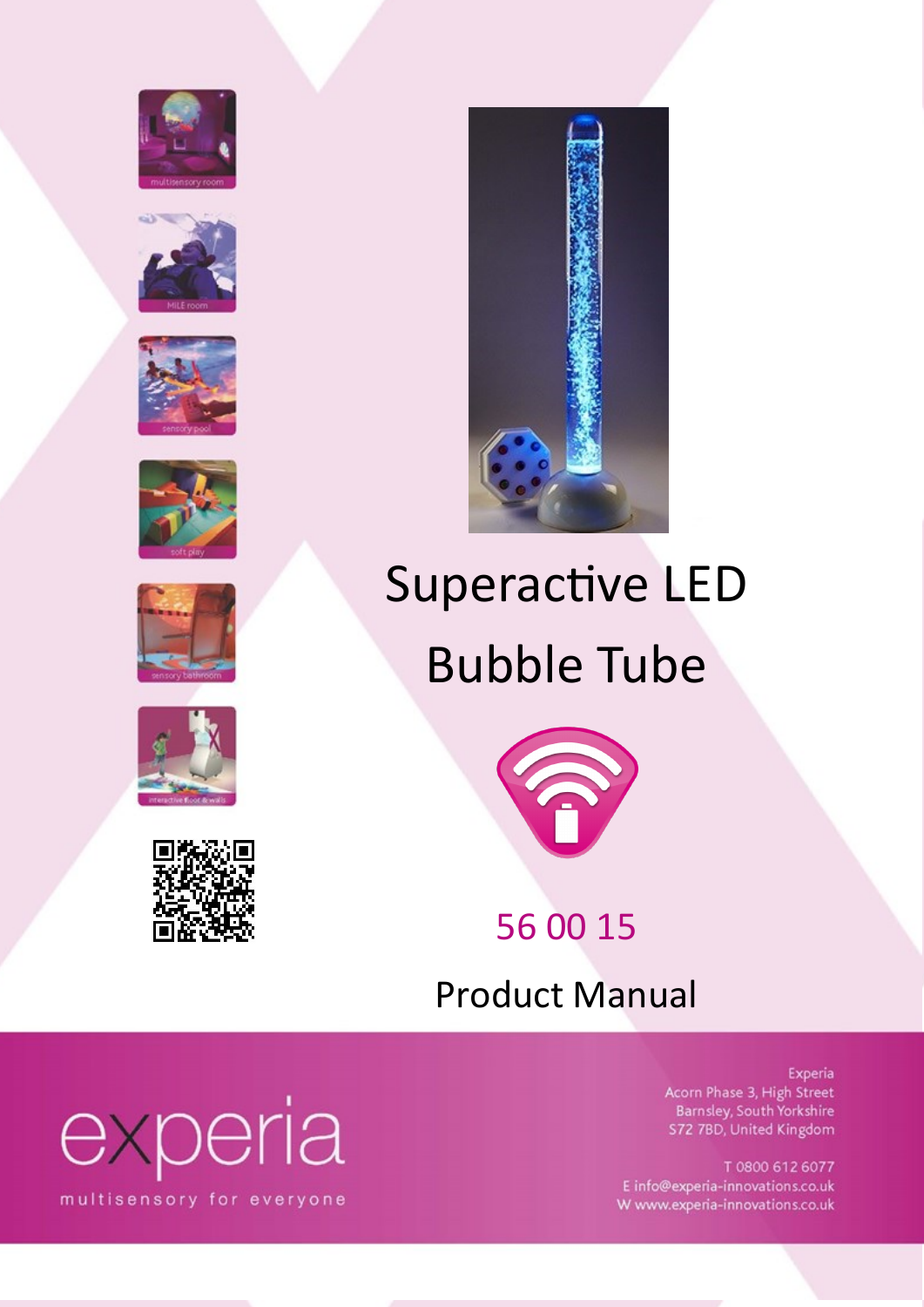#### **Congratulations** on the purchase of your Superactive LED Bubble Tube!

The Superactive LED Bubble Tube has been designed specifically for people with special needs and should, if used in accordance with these guidelines, offer years of switching learning and fun!

The Superactive LED Bubble Tube offers endless opportunities to develop numerous skills including colour recognition, cause and effect, and many more It is the brightest LED Bubble Tube currently available (at time of print) and produces multiple shades of colours when used calming mode. The Superactive LED Bubble Tube comes with its own 9 button controller which allows control of the tube wirelessly from a distance of up to 30m

#### **Please ensure you read this Instruction Manual in full before operating the unit.**

#### Features

- □ Latest Wireless Qi Charging controller
- □ Ergonomic Design
- Latest LED Technology
- □ No Lamp Change LED
- Clear Curved Lid
- □ Domed Base
- $\Box$  Low Voltage transformer supplied
- □ 9 Button Wireless Controller
- $\Box$  Easy upgrade/maintenance
- □ Durable
- $\square$  Easy to use
- □ 3 Year Manufacturers Guarantee (Collect and Return)

#### **Pack contents**

- 1 x Superactive Bubble Tube
- 1 x Transformer
- 1 x 9way Controller
- 1 x USB lead
- 1 x Qi charging pad
- 1 x USB Power Supply
- 1 x Instruction Manual

#### **Unpacking your Experia product**

Check packaging for signs of damage before opening. Do not use sharp objects during unpacking. Check the parts received against the Pack Contents. Read the product manual before use.

Freephone 0800 612 6077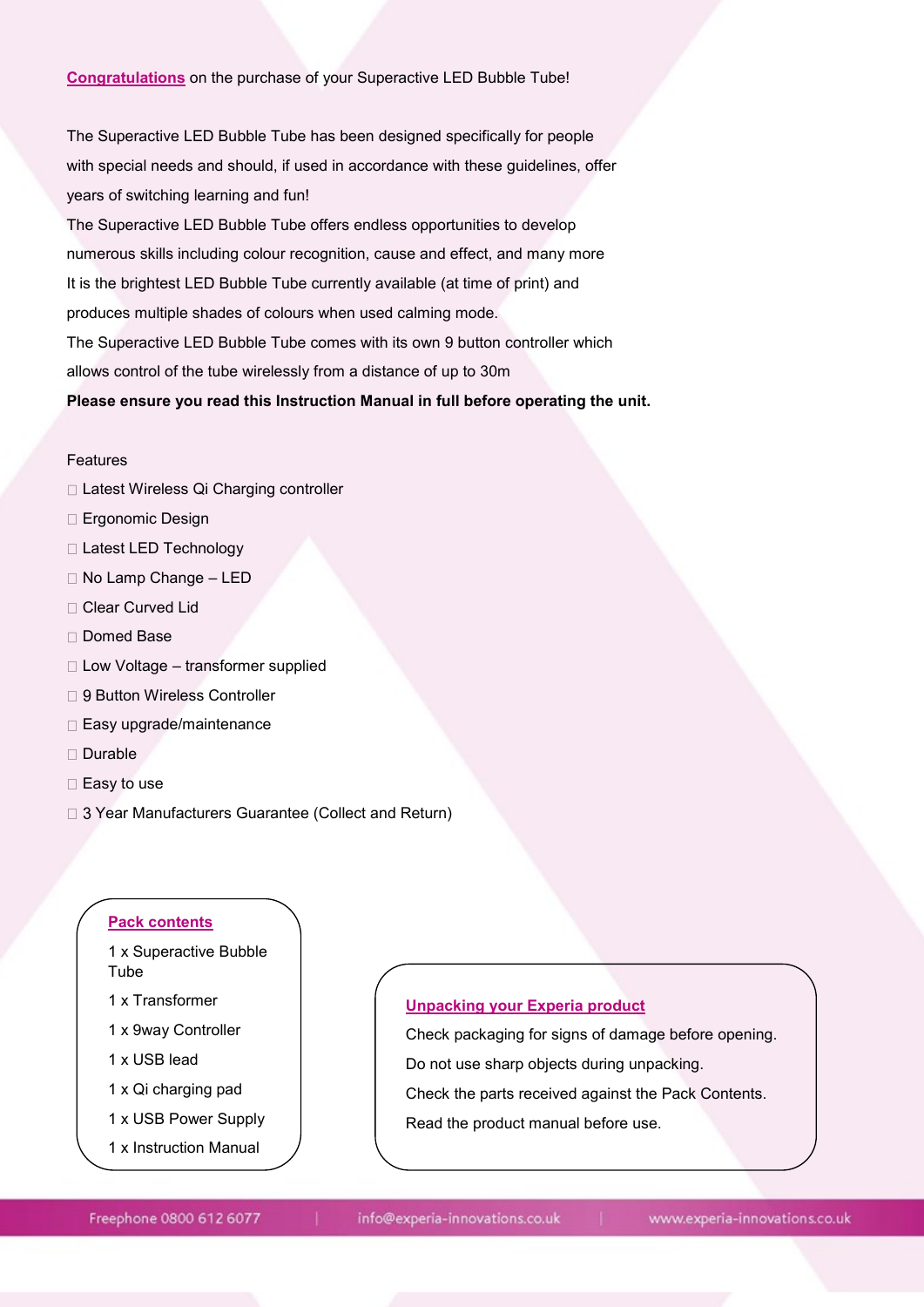#### **Getting Started**

1. Place the bubble tube on a flat solid floor.

2. If the tube is over 60" high, secure the tube to a solid wall with a bubble

tube bracket using the correct fixings for the wall type.

3. Carefully fill the bubble tube with water from the top. If you spill any water,

please ensure this is cleaned immediately. Do not fill the tube to the top,

allow a gap of 6 inches from the water level to the top of the tube.

4. Connect the round XLR connector from the Low Voltage transformer to

the socket in the base of the bubble tube.

- 5. Connect the standard 3 pin mains plug to a mains outlet.
- 6. The unit will now illuminate and scroll through the standard colours.
- 7. Now its ready to use.
- 8. Simply press any one of the coloured buttons on the controller and the

tube will respond.

9. If switch activity stops for a while the bubble tube will return to calming mode and automatically scroll through the colours.

**Please note: Only use the transformer supplied. Use of a different transformer may result in damage to the product and void the warranty.**

**For warranty information please see separate warranty card supplied.**

#### **Charging the switch box**

- 1. Plug the USB lead into the wireless charging pad.
- 2. Plug the other end of the USB into the correct power supply.
- 3. Plug the power supply into a mains socket outlet and switch on at the mains. The charging pad LED should now light up.
- 4. Position the controller over the charging pad so the charging pad is underneath the red button.
- 5. The charging light on the controller should light up when it is correctly positioned over the charging pad.
- 6. Leave the controller charging up until the LED changes colour.

#### **Changing Bubble Tube Water**

All bubble tubes require the water in them changed every  $4 - 6$  weeks to slow the build up of any bacteria.

The best method of emptying a bubble tube is to siphon the water out. We recommend using a bubble tube emptying kit available from Experia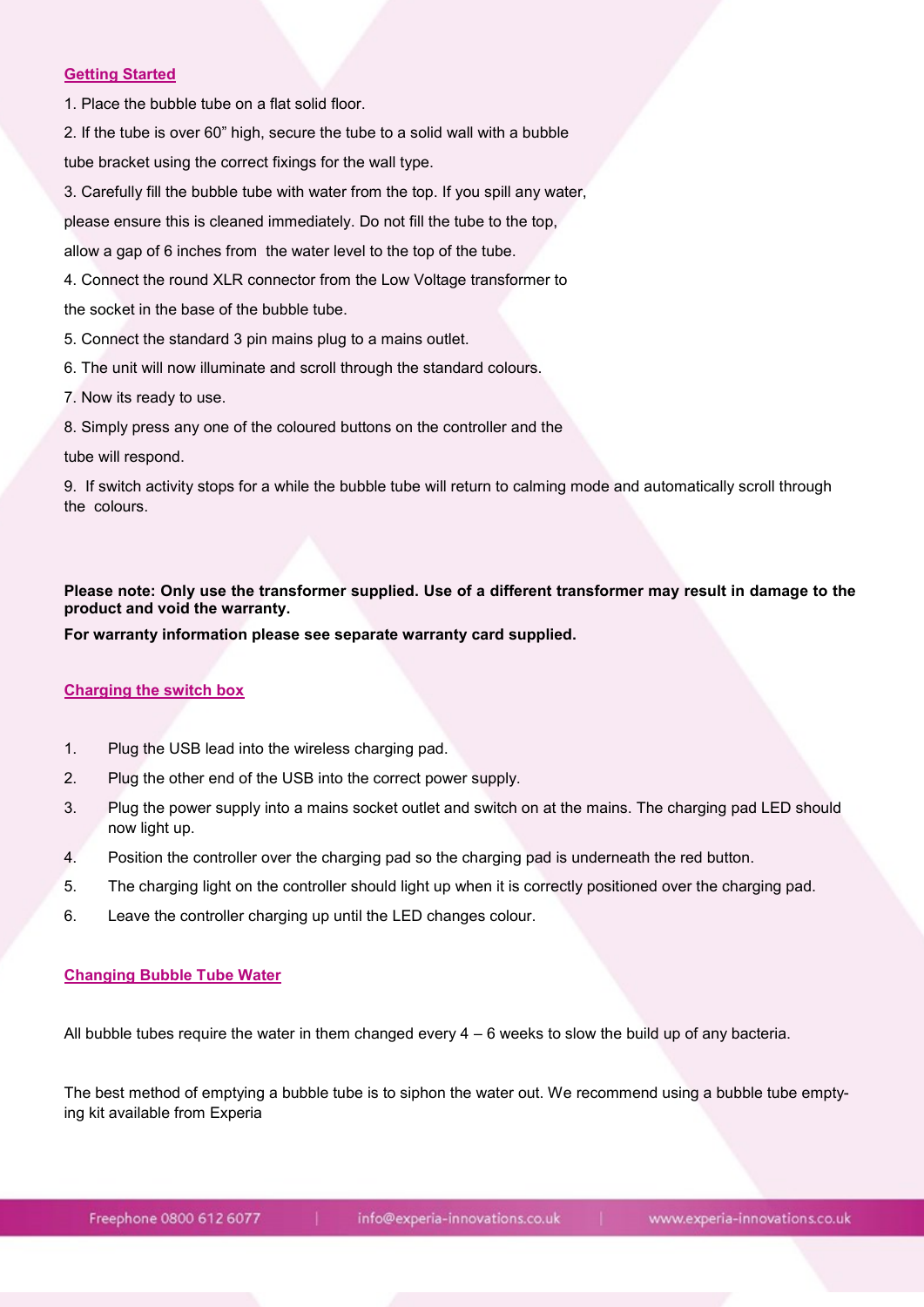#### **Bubble Tube Accessories**

There are a number of accessories available for your bubble tube.





Experia Wall Bracket 02 00 03

If your bubble tube is over 1.5m tall then we recommend the use of a wall bracket.



Experia BCB treatment fluid 33 00 66

 Recommended treatment fluid to keep your bubble tube healthy and clean





Experia Emptying Kit - foot pump 34 00 01 The best way to empty your bubble tube !





Experia Emptying Kit - drill pump 34 00 02 The quick way to empty your bubble tube





Experia Bubble Tube Fish 02 00 10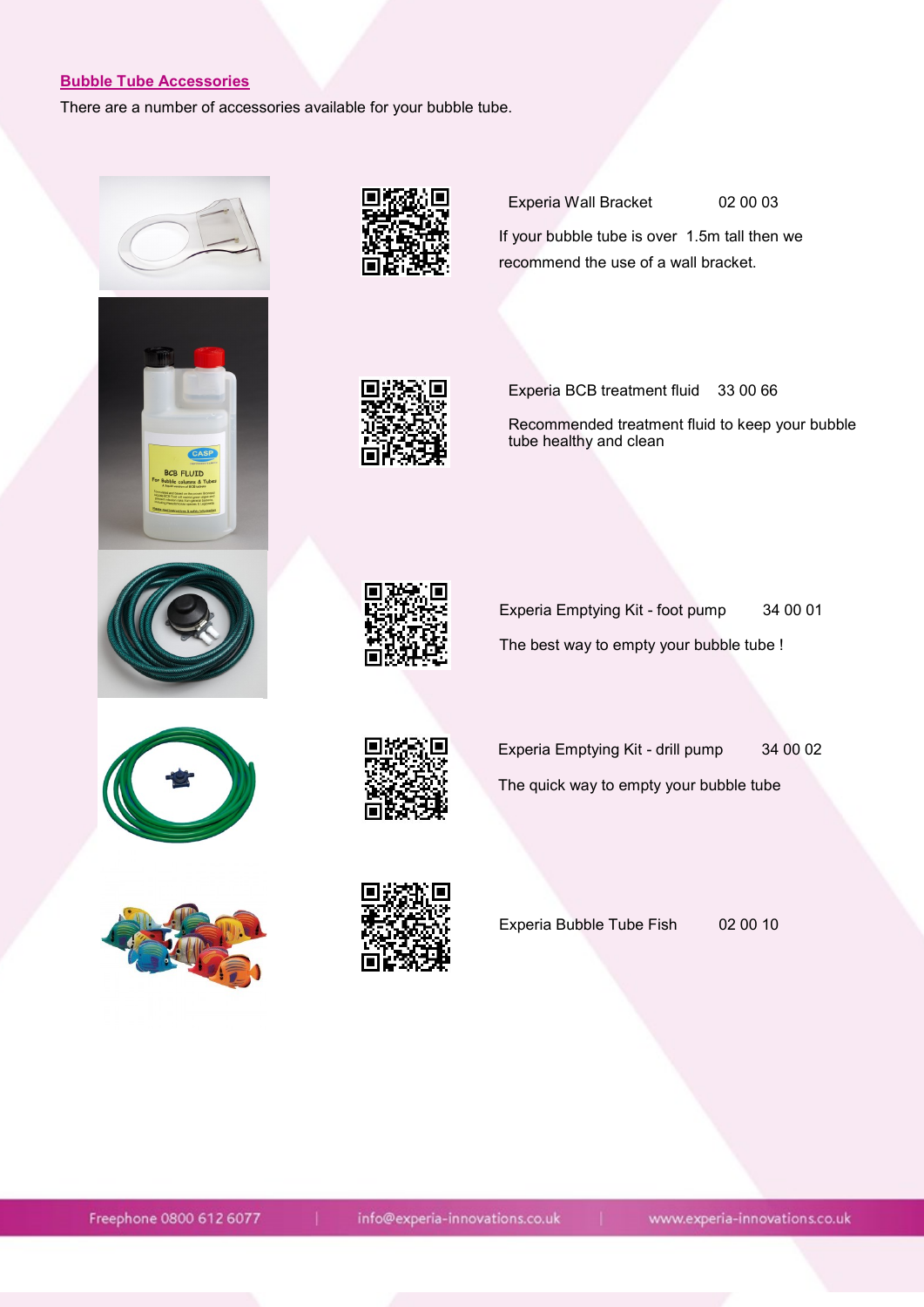#### **Cleaning and Maintenance**

The unit should be cleaned with a damp soft cloth. A non abrasive cleaning agent may be used for stubborn stains. Ensure no liquid enters the base of the unit. The unit has been designed for use by people with special needs, however this does NOT mean it is unbreakable. You must ensure the unit is not hit with anything and that no one pulls or pushes the unit.

#### **Troubleshooting the bubble tube**

- Q. The unit doesn't work.
- A1. Is it switched on? If so,
- A2. Has the unit scrolled through its colours? If so,
- A3. Have you pressed a button on the 9 Button Wireless Controller, If so?
- A4. Is the 9 Button Wireless Controller fully charged, If so,
- A5. Please contact us for further assistance.

#### **Troubleshooting the wireless controller**

- Q. My controller doesn't work
- A1. Has the controller been charged using the wireless charging pad? If so,
- A2. Did the LED light up on the charging pad? If so,
- A3. Was the controller positioned over the charging pad in the correct position with the charging pad underneath the red button? If so,
- A4. Did the LED light up on the controller when positioned correctly? If so,
- A5. Are you using the controller with the correct product? If so,
- A6. Are the coloured buttons "clicking" when pressed? If so,

Please contact Experia headquarters as detailed in the final page of this document.

#### **Technical Specifications**

Product code – 56 00 15 Supply – 240vAC 100mA 50/60Hz Load – 12vAC 5A Max

Switch Controller Charging Power supply - 240v 50/60Hz Load - 5vdc 2000mA Internal battery - 3.7v Lithium Ion rechargeable battery.

Dimensions; Height varies with bubble tube column size, base measure 450mm² The controller is 330mm W x 330mm D x 105mm H

#### **Only use the power supplies provided.**